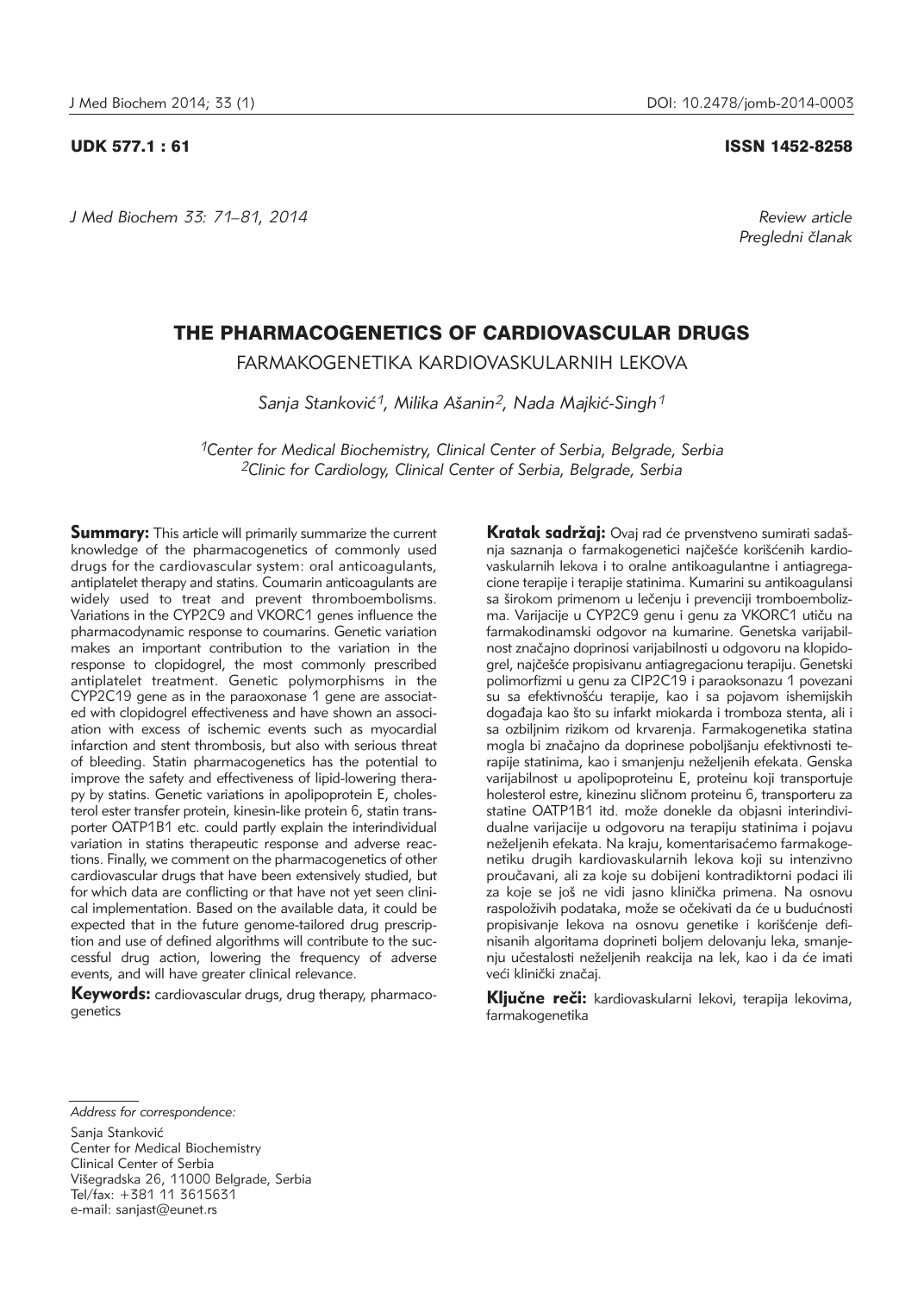# Introduction

The drug effects vary from patient to patient. Usual doses can result in inefficacy of drugs, adverse reactions and toxic effects. In addition to the fact that the effects of treatment depend on many nongenetic factors, there is considerable evidence that the sequence variants in the genes encoding drug-metabolizing enzymes, drug transporters, transmembrane receptors, intracellular enzymes and molecular targets for the action of drugs are responsible for interindividual differences in the response to therapy. It is estimated that genetic factors affect 20–95% of variations in the effects of the applied treatment. A genetic basis for drug response can be determined using the candidate genes approach or genome-wide association studies. Pharmacogenetics is the study of the effect of variation in a single gene on drug response, including both efficacy and toxicity, with the aim to provide the adequate dosage for each patient with maximum clinical benefit and minimal side (1–4). Sources of pharmacogenetic variation could be divided into three broad categories: pharmacokinetic (variability in concentration of drug at site of drug effect), pharmacodynamic (variability in drug ability to influence its target) and those related with the underlying disease mechanism (variability in disease being treated).

At present, we are witnessing the use of genetic information in guiding cardiovascular therapy. It is of great importance, because cardiovascular disease is the leading cause of death worldwide. Using drugs that inhibit coagulation, disrupt platelet function, reduce cholesterol levels, control blood pressure levels, etc. can reduce mortality in these patients. Although the first results were mainly related to the use of anticoagulant and antiplatelet therapy, the pharmacogenetic evidence is accumulating with other cardiovascular drugs. This article will summarize the current knowledge of the pharmacogenetics of drugs for the cardiovascular system and will focus on antiplatelet therapy, oral anticoagulants, statins, beta-blockers, angiotensin-converting enzyme (ACE) inhibitors and diuretics.

# Antiplatelet therapy

Antiplatelet medications are known to decrease adverse effects in patients with atherothrombotic disease. However, despite ongoing antiplatelet medication, a considerable number of patients suffer from atherothrombotic events. Genetic variations contribute to interindividual heterogeneity in response to antiplatelet therapy (aspirin, thienopyridine derivates (clopidogrel, prasugrel, ticagrelor) and GP IIb/IIIa receptor inhibitors).

Aspirin is the most widely used antithrombotic agent. Aspirin irreversibly acetylates the cyclooxygenase (COX)-1 enzyme, leading to the suppression of

thromboxane A2 and related metabolites (5). Despite taking aspirin, 5–40% of patients can experience a serious vascular event because of aspirin resistance. Several genetic polymorphisms are proposed to influence aspirin response and contribute to bad prognosis. Among them, the most studied are:

- COX-1 (C50T, rs3842787) and COX-2 (G-765C) polymorphisms (6, 7). COX-1 C50T polymorphism is associated with higher thromboxane B2, the marker of thrombotic events before and after aspirin treatment. Significant association was found between the COX-2 G-765C and higher reduction of thromboxane B2 levels after aspirin treatment. But, there is no clinical data about the role of COX-1 and COX-2 polymorphisms in thromboembolic disease of patients on aspirin therapy.
- GP IIIa PIA polymorphism (Pro33Leu) (8–11). Carriers of PlA2 allele require a greater dose of aspirin to experience the same antiaggregant effect as PlA1 homozygous. Also, these patients carry an increased risk of thrombosis and complications after coronary angioplasty and percutaneous coronary intervention (PCI).
- C807T, G873A polymorphisms (12). GP Ia C807T polymorphism is associated with the expression of this collagen receptor on the platelet membrane surface and both polymorphisms are related with greater platelet reactivity in patients receiving dual antiplatelet therapy.
- Polymorphism in the ADP subtype P2Y1 receptor (C893T) (13) is associated with reduced platelet aggregation after aspirin intake, but there is no clinical data that will strongly confirm this. The literature data suggests that hemostatic factors may affect platelet function. Leu34 carriers (Val34Leu polymorphism of factor XIII) on therapy with lowdose aspirin are at lower risk for acute myocardial infarction compared with Leu34-negative subjects  $(14)$ .

## Thienopyridine derivates

Clopidogrel is the most commonly prescribed antiplatelet treatment. Clopidogrel is a thienopyridine derivate that exerts its effect through binding irreversibly to the platelet P2RY12 purinergic receptor, selectively blocking ADP-dependent platelet activation and aggregation. Clopidogrel is a prodrug. Cytochrome P450 (CYP) 1A2, CYP2C19, CYP2B6 catalyze conversion of prodrug to 2-oxo-clopidogrel, and CYP1A2, CYP2B6, CYP2C9, CYP2C19, CYP3A4/5 and paraoxonase 1 catalyze generation of the active metabolite. The active clopidogrel metabolite irreversibly binds to platelet ADP P2Y12 receptors. Up to 21% of patients undergoing PCI exhibit clopidogrel non-response, which corresponds to an 8-fold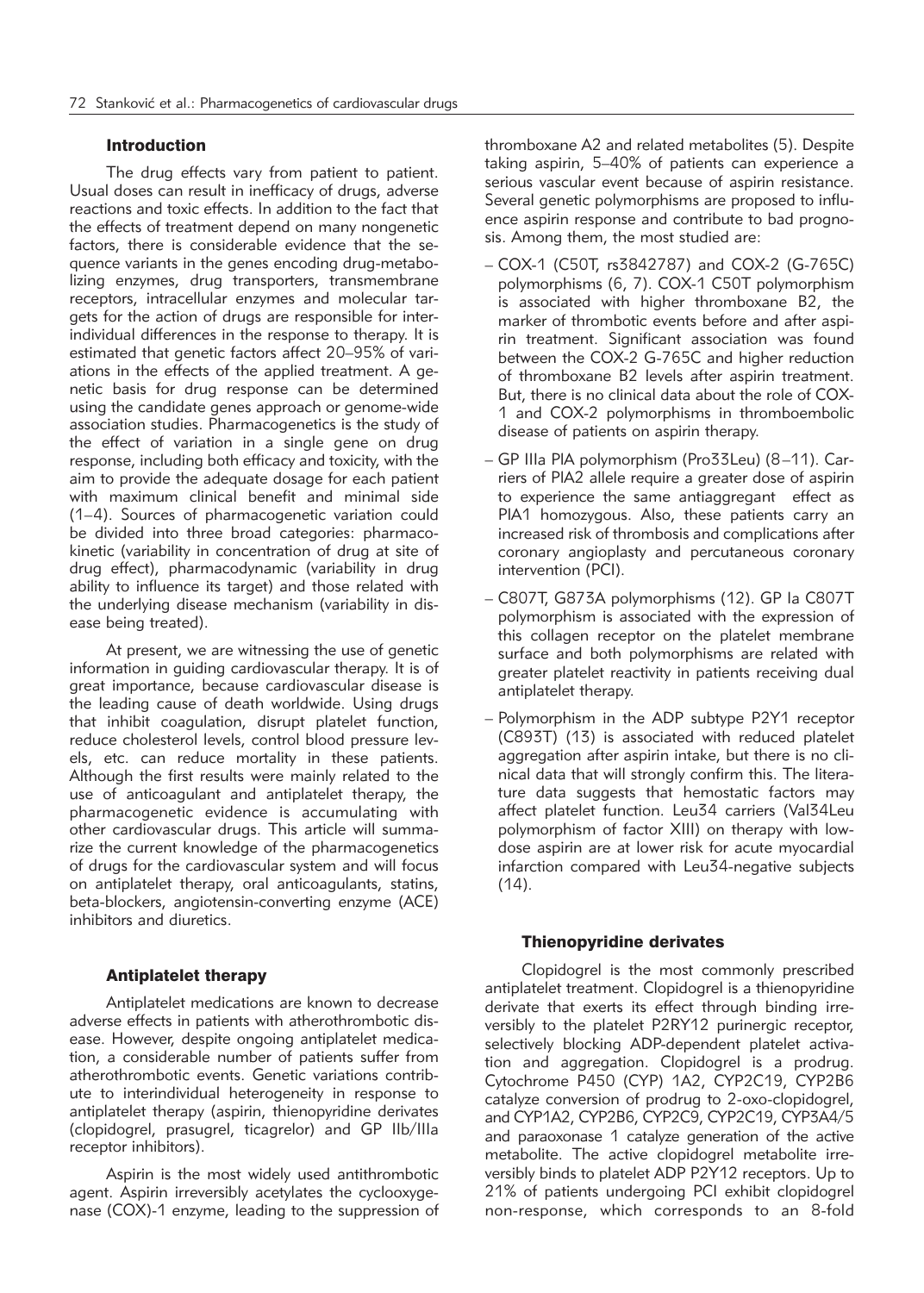increase in the risk of adverse cardiovascular events postprocedure (15).

CYP2C19 is the primary isoform responsible for clopidogrel activation (16). Carriers of loss of function alleles CYP2C9\*2 and CYP2C9\*3 have impaired ability to metabolize clopidogrel. The consequence is decreased inhibition of platelet aggregation and increased cardiovascular risk. Four large-scale studies (17–20) have confirmed the prognostic implications of the CYP2C19 polymorphism in clopidogrel-treated patients. Eight meta-analyses of CYP2C19-clopidogrel outcome studies revealed following conclusions: significantly increased risk for stent thrombosis in \*2 carriers, with the median hazard ratio of 2.58; major adverse coronary event (MACE) after PCI with the median hazard ratio of 1.26.

The US Food and Drug Administration (FDA) in 2010 drew special attention of clinicians to the diminished effectiveness in poor clopidogrel metabolizers. Different guidelines suggest that it is reasonable to consider CYP2C19 genotyping in patients at high risk for poor outcomes after PCI and that alternative antiplatelet therapy should be considered in those for whom the genotype poses potential risk for reduced antiplatelet efficacy. Genotyping should not be recommended for routine use in patients at lower risk.

CYP2C19\*17 allele is associated with increased enzyme transcription and better response to clopidogrel. Carriers of this allele could be protected from MACE, but are at increased risk of bleeding (21).

Paraoxonase 1 (encoded by PON1) is the ratelimiting enzyme responsible for the conversion of 2 oxo-clopidogrel to the active metabolite (22). Carriers of 192Gln allele have lower paraoxonase 1 activity, lower concentrations of the active metabolite of clopidogrel and lower platelet inhibition. Bouman et al. (22) found that the Gln192Arg (rs662) polymorphism was associated with clopidogrel-associated stent thrombosis, and patients with the Gln192Gln polymorphism had a hazard ratio of 12.9 for risk of stent thrombosis versus patients with an Arg192Arg polymorphism. Further studies did not confirm this result (23–25). A recently published meta-analysis (26) that included 12 studies also concluded that the PON1- Gln192Arg polymorphism has no major impact on the risk of MACE and does not alter the biological response to clopidogrel in clopidogreltreated patients.

CYP3A4 plays a pivotal role in the CYP system; therefore, the role of five genetic variants of this enzyme on clopidogrel response was the first to be evaluated, but only the IVS10+12G>A CYP3A4 poly morphism was associated with platelet activation but not aggregation (27).

A growing number of studies have investigated the effect of pharmacokinetic variables–intestinal absorption, metabolic activation, on response to clopidogrel. It is well known that ABCB1 is involved in the intestinal absorption of clopidogrel. Influence of the C3435T variant (rs1045642) in ABCB1 on clopidogrel absorption was found in patients with cardiovascular diseases (18, 28). Carriers of 2 copies of the ABCB1 T-T-T haplotype (T allele at C1236T (rs1128503), G2677T (rs2032582), and C3435T (rs1045642)) treated with clopidogrel were at an increased risk for subsequent death, myocardial infarction or stroke compared to persons who carried none, thus mirroring the platelet function data (29).

Reduced platelet aggregation with clopidogrel in the acute phase of treatment was noticed in PlA2 carriers compared with the carriers of PlA1/A1 genotype. The T allele of the GP Ia gene was shown to modulate platelet aggregation and clopidogrel antiplatelet effects. In T-allele carriers increased platelet reactivity related to enhanced reactivity to fibrillar collagens was noticed and they are at higher risk of thrombosis (30).

Based on the available data, it is reasonable to advise that if a person is found to be a poor metabolizer, then an alternative to clopidogrel, such as prasugrel or ticagrelor, should be considered. This seems preferable over increased clopidogrel doses, which have not shown benefit over standard dose clopidogrel.

# The GP IIb/IIIa receptor inhibitors

Intravenous GP IIb/IIIa receptor inhibitors as potent antiplatelet drugs are administrated in patients treated by early PCI. Few studies evaluated the association of PlA polymorphism of the GP IIIa subunit of GPIIb/IIIa platelet receptor with antiplatelet effects of inhibitors to this receptor. The obtained results are quite controversial. Some reports suggest that carriers of the PlA2 allele exhibit lower platelet-inhibiting effects, worse clinical outcomes and the greatest rates of in-stent restenosis (31, 32). In contrast, some other studies (33, 34) found no significant effect of the PlA genotype in platelet inhibition or in myocardial reperfusion. Also, oral GP IIb/IIIa inhibitors have not demonstrated any beneficial effect in acute coronary syndrome.

### Oral anticoagulants

Coumarin derivates (warfarin, acenocoumarol, phenprocoumon) (vitamin K antagonists) are widely prescribed anticoagulants for the treatment of thrombotic disorders. They have a very narrow therapeutic range and wide interindividual variability. Defining an appropriate dose can take weeks. Meanwhile, many adverse events are noticed. A low dose can induce thromboembolism, and a high dose can induce bleeding. Except patient-related and clinical factors, individual response to anticoagulant therapy is influ-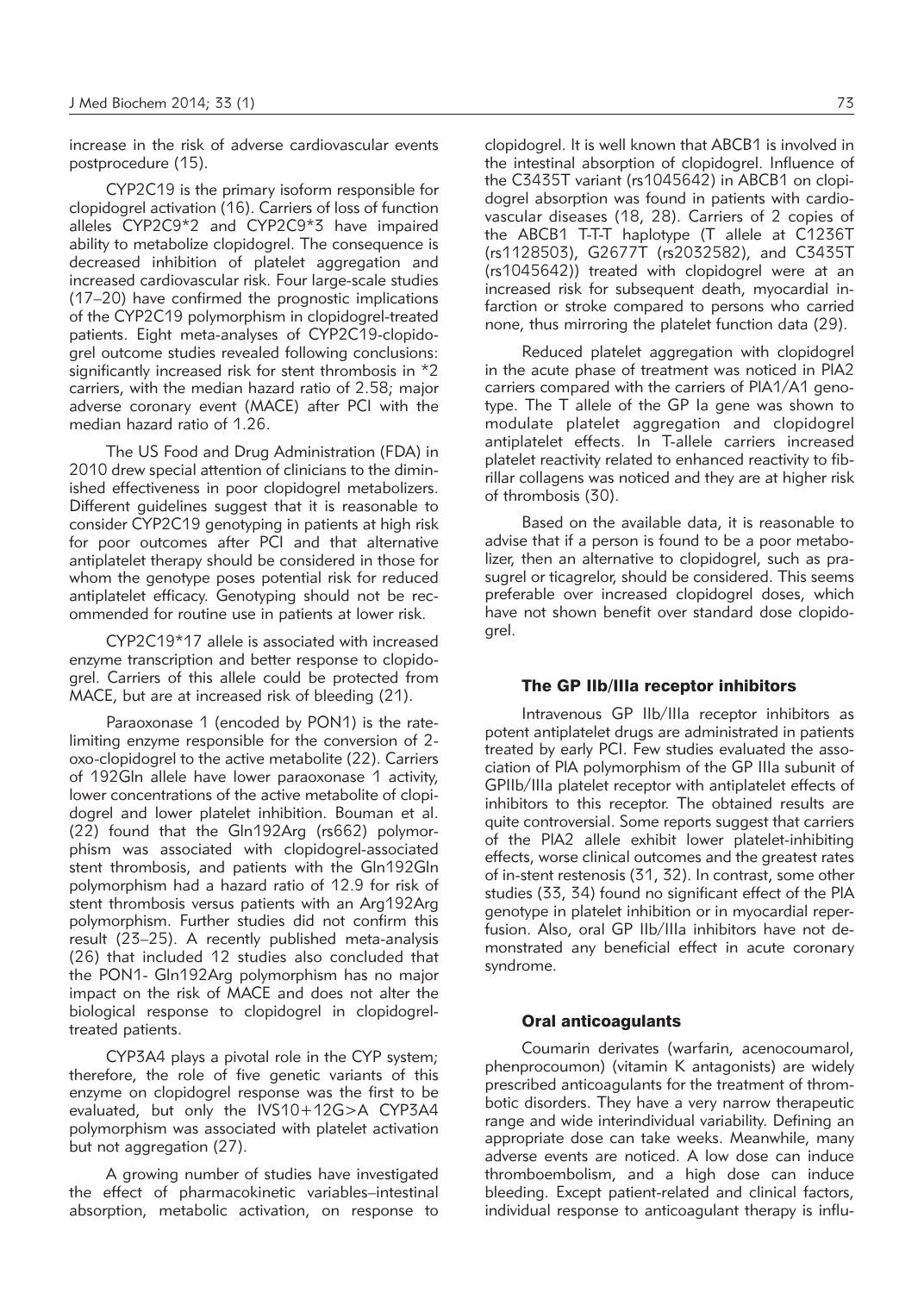enced by genetic factors. About 50% of the variability in coumarin derivates maintenance dose requirements could be explained by genetic polymorphisms in the following genes: a) CYP2C9 – the principal metabolizing enzyme of all coumarines; b) VKORC1 (vitamin K epoxide reductase complex subunit 1) – the pharmacologic target of coumarins; c) CYP4F2 (vitamin K1 oxidase).

CYP2C9 metabolizes S-warfarin enantiomer. CYP2C9\*2 (rs1799853) and CYP2C9\*3 (rs1057910) variant alleles result in decreased CYP2C9 enzyme activity compared with CYP2C9\*1. The consequence is the influence on coumarin pharmacokinetics, and increasing risk of bleeding. The results of a meta-analysis showed that carriers of the CYP2C9 \*1/\*2, \*1/\*3,  $*2/*2$ ,  $*2/*3$ , and  $*3/*3$  genotypes require lower warfarin doses (19.6, 33.7, 36.0, 56.7, 78.1%, respectively) to achieve a similar level of anticoagulation compared with those homozygous for CYP2C9\*1 respectively and require more time to achieve stable INR (35).

In addition to CYP2C9, the polymorphic vitamin K epoxide reductase subcomplex 1 (VKORC1) gene is an important determinant of warfarin dose requirement. Polymorphisms in the VKORC1 (-1639G > A, rs9923231; and 3730G > A, rs7294) gene have been found associated with required warfarin dose. Carriers of −1639A require lower initial doses of warfarin compared with −1639G carriers. The −1639G>A polymorphism alters a VKORC1 transcription factor binding site, leading to lower protein expression (36). The first meta-analysis of 19 studies confirmed the impact of VKORC1 gene polymorphism on interindividual warfarin dose requirement variation, and showed different effects in different ethnic groups (37). Data from two large comparative effectiveness studies are available to support genotype-guided warfarin therapy (38, 39). Many dosing algorithms have been developed with the aim to predict initial and maintenance doses. This has led to changes in the warfarin drug label in 2007 by the FDA and introduction of dosing tables in 2010. After that, pharmacogenetics-based dosing algorithms were developed (40). When computer access is unavailable, the pharmacogenetic table in the FDAapproved warfarin label may serve as an alternative guide to dosing.

The single nucleotide polymorphism of CYP4F2 (rs2108622, Val433Met) has a moderate effect on the stable warfarin dose. A recent review/meta-analysis (41) in 9470 participants better defined the impact of CYP4F2 SNP on coumarin dose requirement.

Genetic variation in several other genes, apolipoprotein E, glutamyl carboxylase, calumenin, epoxide hydrolase 1, and factor VII, may also influence warfarin dosage requirements (42).

# **Statins**

With the increasing incidence of cardiovascular disease, obesity, metabolic syndrome increases the need to use statins 3-hydroxy-3-methylglutaryl-coenzyme A reductase (HMGCR) inhibitors. Statins lower total and low-density lipoprotein cholesterol up to 55% and reduce cardiovascular risk by 20-30% (43, 44). Increased statin concentrations correlate with increase in toxicity causing myopathy and rarely rhabdomyolysis. There is large interindividual variability in the clinical response to statin treatment, in the efficacy of statin therapy as well as risk of adverse effects. Polymorphisms in the genes involved in cholesterol synthesis, absorption, transport can affect statin efficacy. Important genes involved in the lipid-lowering response to statin therapy and variation in clinical events after statin therapy identified by candidate gene studies (pharmacokinetic and pharmacodynamic candidate genes) or genome-wide association studies include the HMGCR (target of statin therapy), lipid metabolism genes such as apolipoprotein E (APOE), apolipoprotein B (APOB), cholesteryl ester transfer protein (CETP), LDL receptor (LDLR), 2 cholesterol transport adenosine triphosphate–binding cassette proteins (ABCG5/8, ABCG2), kinesin-like protein 6 (KIF6), solute carrier organic anion transporter 1B1 (SLCO1B1) genes, calmin (CLMN), cytochrome P450 family metabolizing enzymes (42, 45).

The literature data indicate an association between statin myopathy and genetic polymorphisms  $(c521T > C, rs4149056, and 388A > G, rs2306283)$ of the solute carrier organic anion transporter (SLCO1B1) gene. This gene encodes organic anion transporting polypeptides B1 (OATP1B1) expressed on the sinusoidal membrane of hepatocytes that facilitate the hepatic uptake of many statins. This association was first reported by the SEARCH consortium in Genome-Wide Association Study (GWAS) and replicated by several research teams. Compared with the TT carriers, individuals who are carriers of a CC genotype are at increased risk of myopathy. But, myopathy can occur in the absence of a risk SLCO1B1 allele, indicating that some other variants of the same gene or other genes can be important. Strong association between a noncoding polymorphism (rs4363657) and statin-induced myopathy in patients treated with high-dose simvastatin was noticed in a GWAS (46, 47). Haplotypes are associated with statin responsiveness. The c388A-c521T haplotype is known as \*1A (reference haplotype), c388G-c521T as \*1B, c388Ac521C as \*5 and c388G-c521C as \*15. Carriers of \*5 are at 4- to 5-fold increased risk of severe, creatine kinase-positive simvastatin-induced myopathy and 2- to 3-fold increased risk of creatine kinase-negative myopathy (46, 48).

Genetic variants in CYP3A4, which metabolizes simvastatin, atorvastatin and lovastatin, have been associated with variability in statin therapy response.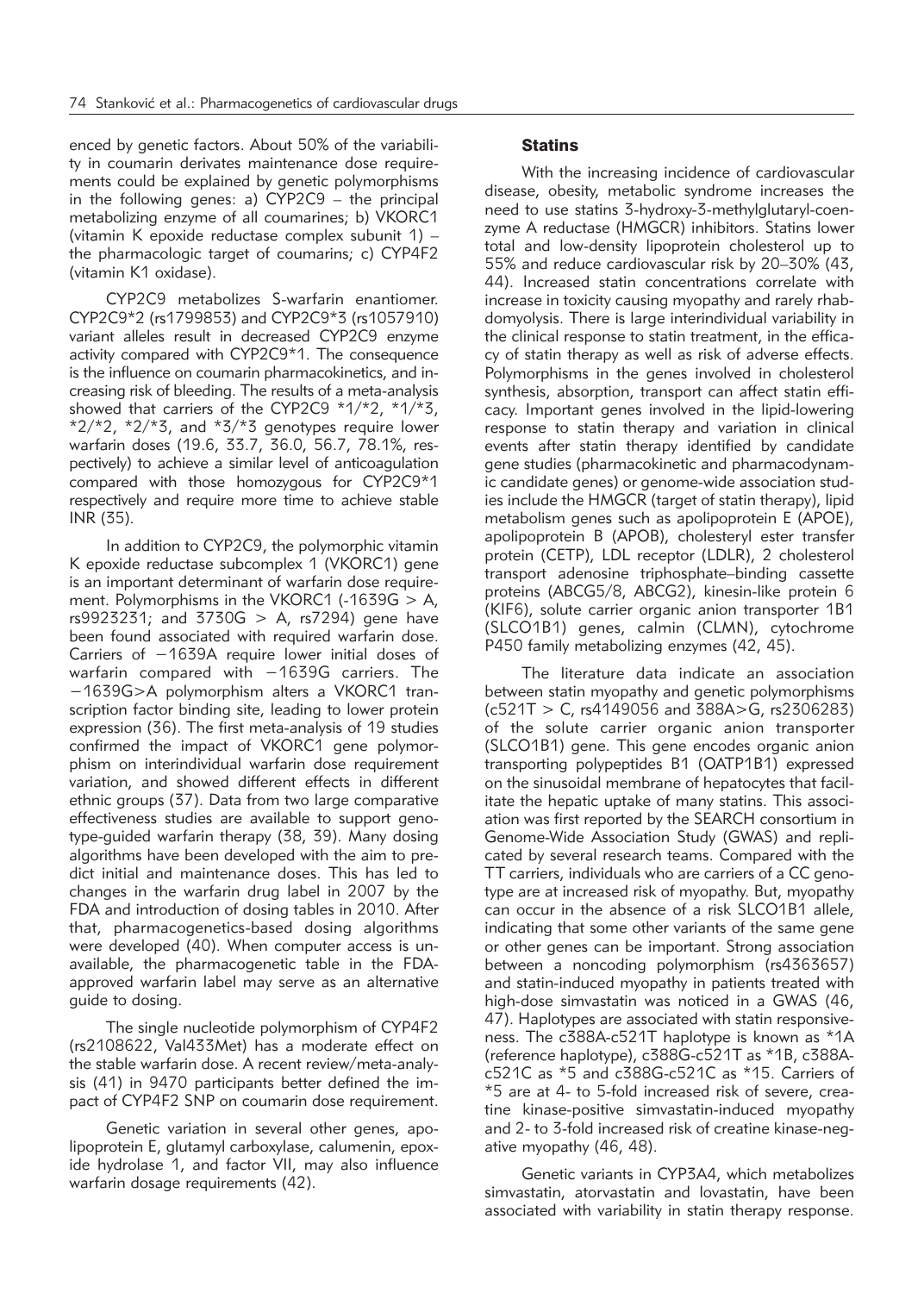Polymorphism (M445T) and the CYP3A4\*4 haplotype were associated with lower low density lipoprotein cholesterol levels with atorvastatin. In carriers of the CYP3A4 promoter polymorphism (A290G) or CYP3A4\*1G haplotype the lipid-lowering effect of statins is not demonstrated (49, 50).

Many statins are substrates for efflux transporters multidrug resistance protein MDR1 (gene name ABCB1) or another efflux protein from the same family (gene name ABCG2). ABCB1 variants influence the efficacy of simvastatin in hypercholesterolemic patients and ABCB1 variants (1236T, 2677 non-G and 3435T) were less frequent in patients with adverse muscle effects. ABCG2 variants alter the pharmacokinetics of atorvastatin and rosuvastatin. Participants carrying a CC genotype at rs2231142 (ABCG2 polymorphism) had greater reduction in LDL cholesterol levels compared to those with AA genotypes (51, 52).

Kinesin-like protein 6 is a member of the molecular motor superfamily and is a protein involved in the intracellular transport of different molecules, including mRNA. Some studies have found an association between the rs20455 polymorphism in the kinesinlike protein 6 (KIF6) (Trp719Arg) gene and coronary artery disease, and also a protective effect of statin administration in Trp719Arg carriers (53, 54). Unfortunately, a meta-analysis of 19 studies did not replicate the association between the kinesin-like protein 6 (KIF6) Trp719Arg polymorphism (rs20455) and nonfatal coronary artery disease (55).

The calmin gene polymorphism (rs8014194) explained only 1% of the variability in statin response. Carriers of this polymorphism in the calmin gene had a significantly greater reduction in total cholesterol compared with noncarriers (56).

APOE gene is polymorphic with three common alleles: e2, e3 (wild-type) and e4. Several studies demonstrated an association between e2 carriers and an increased reduction in low-density lipoprotein, reduced nonfatal myocardial infarction and mortality compared with the e4 when treated by lipid-lowering therapy, but the other studies did not find significant associations (57). The first genome-wide association study (GWAS) on statin effects showed a significant association between the APOE polymorphisms and low density lipoprotein cholesterol (LDL-C) lowering (58), but a recent meta-analysis did not confirm this association (59).

Several pharmacogenetic studies examined the gene encoding the cholesterol ester transfer protein (CETP) involved in cholesterol metabolism and, in particular, the TaqIB variant (rs708272). Patients with a B1B1 genotype on statin treatment showed lower progression of CAD than B2B2 carriers. Boekholdt et al. (60) in their meta-analysis did not find an interaction between the TaqIB polymorphism and pravastatin

treatment. On the contrary, Regression Growth Evaluation Statin Study (REGRESS) reported possible pharmacogenetic interactions between the CETP polymorphism and statin treatment, and found significantly higher 10-year mortality in statin-treated male patients carrying the B2 allele, compared with the B1B1 genotype (61).

We can expect that in the future the mechanism of statins' action will be fully explained, for instance, the variability in response. A recent GWAS identified new loci that influence lipid concentration and can be associated with statin therapy (62).

## Angiotensin-converting enzyme inhibitors

ACE inhibitors are routinely used in patients with cardiovascular and renal disorders. There are interindividual differences in response to equivalent doses of ACE inhibitors. The polymorphisms related to the ACE gene result in the presence (I) or absence (D) of a 287 bp product (Alu) in intron 16. It accounts for approximately 50% of the genetic variance in serum ACE levels. Mean ACE activity concentrations in DD carriers are around twice those found in II carriers. The ACE DD genotype is associated with higher circulating levels of angiotensin II involved in peripheral vasoconstriction, aldosterone secretion, pressure responses, renal tubular sodium transport, norepinephrine release from sympathetic nerve endings and inactivation of bradykinin, a vasodilator and natriuretic substance (63).

The effect of the ACE I/D polymorphism was examined in patients treated with ACE inhibitors. The study of Bleumink et al. (64) tested the possible interaction of ACE inhibitors in patients with hypertension and the ACE I/D polymorphism in incident heart failure and death, and found that the ACE D allele was associated with less long term benefit from treatment with ACE inhibitors. This suggests that ACE inhibitors may be less effective in patients with a DD genotype or that higher doses of ACE inhibitors should be applied to ACE DD patients compared with ACE II patients to exert similar benefit of this therapy.

The clinical application of ACE gene polymorphisms has been tested on diuretics. In the Sciarrone et al. (65) study, the ACE D/D genotype was associated with a reduced response to hydrochlorothiazide, which could have been expected considering the polymorphism's net effect on sodium may counterbalance the pharmacologic effect of the diuretics on inhibiting sodium reabsorption.

There are other candidate genes for the pharmacogenetics of ACE inhibitors that have been analyzed, including angiotensinogen (AGT) and angiotensin II receptor types I and II (AGTR1 and AGTR2). Angiotensinogen 235Met/Thr polymorphism is also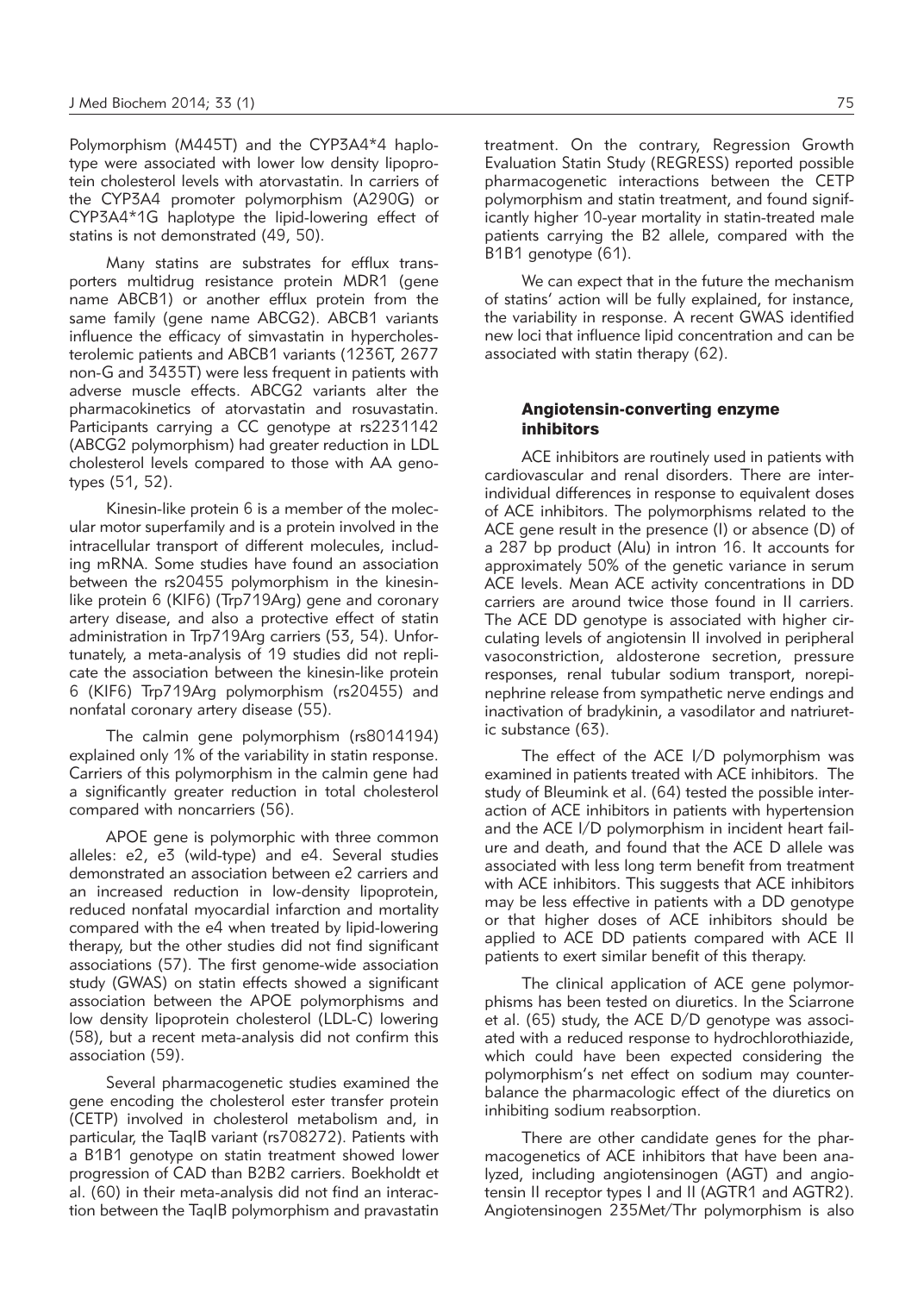associated with renin–angiotensin system activity and drug responses. In 634 middle-aged subjects on ACE inhibitor monotherapy with 235Thr allele the response is higher than in the control group. Carriers of the T235 allele had higher systolic and diastolic blood pressures (BP) and the likelihood of using two or more antihypertensive medications was 2.1 times higher (66). Ten years later, Schelleman et al. (67, 68) in two different cohorts of the Rotterdam study (4097 subjects/4097 subjects) analyzed the Met235-Thr (rs699) polymorphism of AGT. In the first study, the Thr allele increased the risk of MI and stroke in ACE inhibitor users, while in the second study the risk of myocardial infarction was increased in current use of ACE inhibitors with the MT or TT genotype compared to ACE inhibitors with the MM, but significant drug–gene interaction was not found on the risk of stroke in ACE inhibitor users or between current use of beta-blockers and the AGT M235T polymorphism on the risk of myocardial infarction or stroke.

Some studies examined the association of the angiotensin AT1 receptor (AGT1R) gene polymorphisms and ACE inhibitor therapy. Angiotensin AT1 receptor mediates the major biological actions of angiotensin II. The 1166C allele of AGT1R has been associated with increased arterial responsiveness to angiotensin II in ischemic heart disease and increased aortic stiffness in hypertension. During ACE inhibitor treatment, reduction in aortic stiffness was reported to be three times greater in carriers of the 1166C allele than in 1166A homozygotes (69, 70). Su et al. found that AGT SNP rs7079 (C/T) SNP (3'-untranslated region) and AGTR1 haplotypes are associated with BP reduction in response to ACE inhibitor therapy in hypertensive Chinese patients and could serve as genetic markers for prediction of the hypertensive response to therapy with ACE inhibitors (71).

Schelleman et al. (72) investigated the interaction between ACE inhibitors or beta-blockers and the ACE I/D polymorphism or AGTR1 573C/T (rs5182) polymorphism and its influence on the risk of myocardial infarction or stroke. The risk of myocardial infarction was reduced in current users of ACE inhibitors with at least one copy of the AGTR1 573C allele compared to ACE inhibitors with the AGTR1 573TT genotype.

Perindopril Genetic Association study (PER-GENE) (73) evaluated 12 genes from the pharmacodynamic pathway of ACE inhibitors with the main aim – prediction of the outcome of treatment with these drugs. A total of 8907 patients with stable coronary artery disease treated with perindopril or placebo were included. Results of the PERGENE study indicated that carriage of three or more risk alleles of rs275651 A>T (AGTR1), rs5182 C>T (AGTR1), and  $rs12050217$  A  $>$ G (bradykinin type I receptor) were significantly associated with increased risk of myocardial infarction, cardiovascular mortality, and

resuscitated cardiac arrest during follow-up. In this way, persons who do not have benefit from therapy would not take ACE inhibitors.

# Beta-blockers

Beta-blockers through binding to  $\beta$ -adrenergic receptors (BAR) subtype 1 and 2 antagonize the binding of endogenous agonists. Major indications for drug administration are: cardiac arrhythmias, heart failure, hypertension, stable angina pectoris and acute myocardial infarction. There is evidence about interindividual variability in the response to betablockers administration. The literature data suggest that beta-blockers are cardiovascular drugs that are closest to the clinical utility of pharmacogenetics. Variations in the genes involved in the synthesis of proteins for the beta-1 and beta-2 adrenergic receptors (ADRB1, ADRB2), and the gene that codes for associated regulatory proteins such as G protein-coupled receptor kinase 4 and 5 involved in signal transduction (GRK4, GRK5) could influence the treatment outcome.

Two functionally important polymorphisms have been identified in the beta-1 adrenergic receptor (ADRB1) gene. A common polymorphism Arg389Gly (rs1801253) is a critical point for G protein coupling, until the Ser49Gly polymorphism (rs1801252) that is located on the extracellular region of the receptor is connected with a higher activity of the receptor and greater desensitization and downregulation with longterm stimulation. Arg389Gly polymorphism in the ADRB1 gene affects the patient's response to betablockers therapy. A few studies found that 389 Arg carriers exhibit markedly greater heart rate and blood pressure reductions, significantly greater improvement in left ventricular ejection fraction in response to beta-blockers compared to Gly 389 carriers in healthy volunteers, patients with hypertension, patients with systolic heart failure (74, 75).

Two functionally important polymorphisms have been identified in the beta-2 adrenergic receptor (ADRB2): Arg16Gly (rs104213) and Gln27Glu (rs1042714). A third polymorphism in ADRB2 was also identified, Thr164Ile (rs1800888). Most studies did not show association between the two common polymorphisms in the ARDB2 gene (Arg16Gly (rs104213) and Gln27Glu (rs1042714)) and im provement in left ventricular ejection fraction in response to beta-blockers (76, 77). Only small studies associated the Glu27 allele with increased left ventricular ejection fraction after beta-blocker treatment compared with the Gln27 allele.

G protein–coupled receptor kinase (GRK) family members may account for some of this variability. GRKs are a family of serine/threonine kinases that phosphorylate activated G protein–coupled receptors (GPCR), leading to subsequent receptor desensitiza-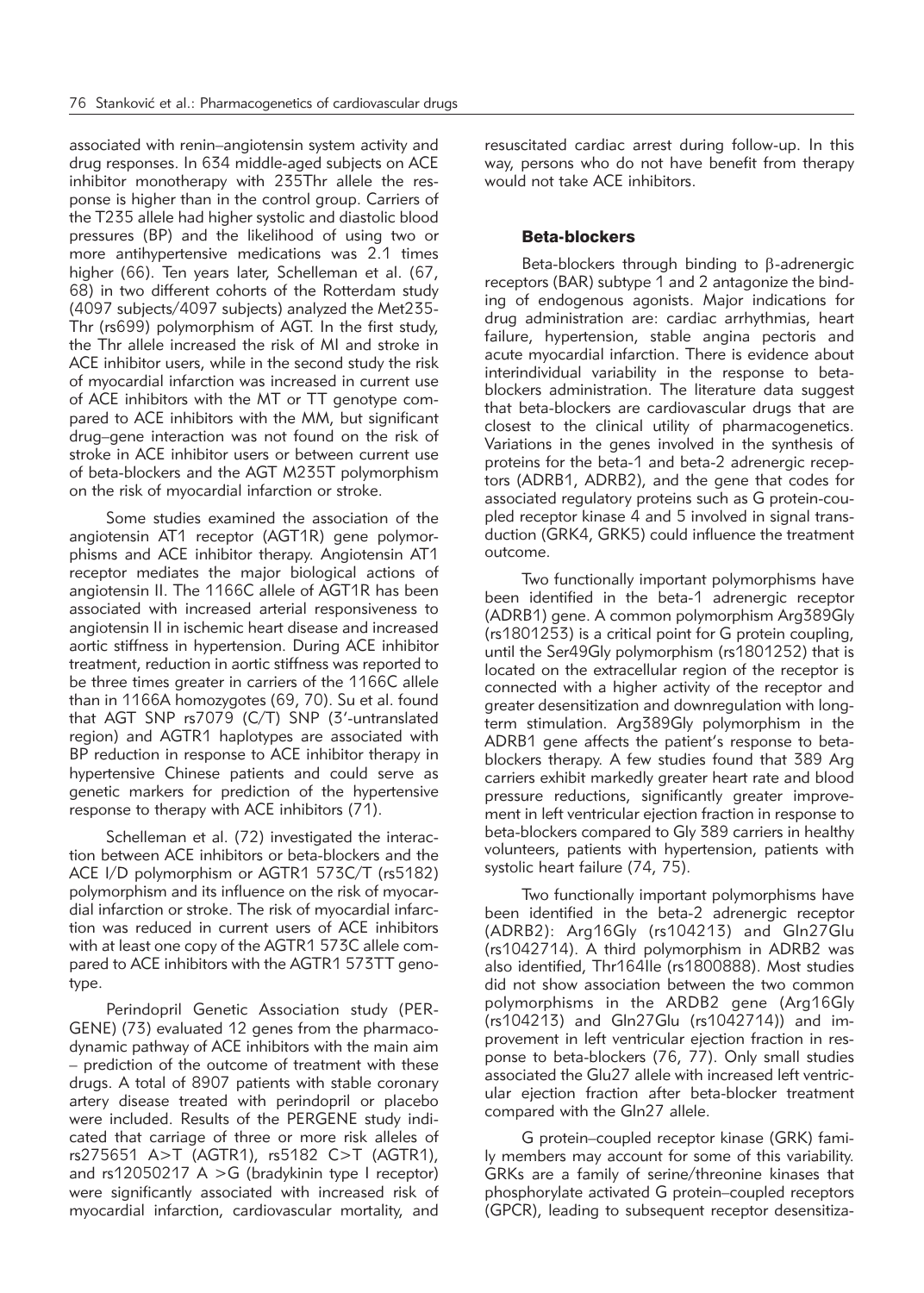tion, deactivation and endocytosis (78). GRK5 phosphorylates and attenuates the function of beta-1-AR and beta-2-AR and genetic variants of GRK5 can influence the functions of these two receptors. Gln41Leu polymorphism was described in GRK5. It was shown that patients receiving beta-blockers with the Gln41Gln genotype but Leu41 carriers exhibited improvement in survival compared to Glu41 carriers (79). The other larger study did not confirm this (80).

The presence of GRK4 variant alleles may be an important determinant of blood pressure response to atenolol and risk for adverse cardiovascular events. Data from the Vandells et al. (81) study suggest that 3 nonsynonymous polymorphisms in GRK4 (R65L, A142V, and A486V) diminish BP response to atenolol. The associations with GRK4 variant alleles were stronger in patients who were also ADRB1 389R homozygotes, suggesting a potential interaction between these two genes. Few studies examined the association of a deletion polymorphism in the presynaptic alpha 2C-adrenergic receptor gene ADRA2C and response to beta-blockers. Patients with heart failure and Del322–325 genotype have worse outcome (82).

Many beta-blockers are metabolized predominantly by hepatic CYP2D6. Polymorphisms in the gene coding for the CYP2D6 isoenzyme may also affect beta-blocker response, especially metoprolol. Oral bioavailability increases 2–4-fold in CYP2D6 poor metabolizers resulting in greater reductions in blood pressure and heart rate (83). Atenolol and carvedilol are minimally metabolized by CYP2D6 and could be alternative treatments for CYP2D6\*4 carriers with metoprolol-induced bradycardia.

These data suggest differential responses to beta-blockers by genotype that include blood pressure response, improvement in left ventricular ejection fraction and survival differences in hypertension and heart failure. Dose adjustments should be considered in heart failure patients.

## **Diuretics**

There is evidence that the alpha-adducin (ADD1) gene might influence the response to lowceiling diuretics. Adducin modulates the surface expression of some pumps and transporters, such as sodium pump,  $Na^+ - H^+$  exchanger and  $Na^+ - K^+ - Cl^$ cotransporter (84). A missense point mutation substituting thymine (T) for quanine at position 614 of  $\alpha$ adducin-gene results in wild type Gly  $(G) \rightarrow$  Trp (W) alteration of  $\alpha$ -subunit at amino acid 460. It influences changes in the structure of the submembrane cytoskeleton, that result in increased reabsorption of sodium in the proximal renal tubules, increase intravascular volume and cause high blood pressure. Hypertensive patients carrying at least one 460Wallele have a less steep pressure natriuresis slope compared with hypertensive patients who are homozygous for the 460G wild-type allele. In an observational study, Psaty et al. (85) examined the influence of the alpha-adducin genotype on long term patient outcomes in 1038 hypertensive patients treated with a variety of antihypertensive drugs. They reported that in W-allele carriers (38% of the population) the administration of hydrochlorothiazide halves the incidence of acute myocardial infarction or stroke compared with other antihypertensive treatments that produce a similar blood pressure reduction. However, Davis et al. (86) found no significant drug–gene interaction on the risk of cardiovascular disease in a trial setting. Three studies demonstrated a greater blood pressure reduction in response to hydrochlorothiazide among carriers of the ADD1 460W allele compared with the carriers of the ADD1 460G allele (87–88).

# **Conclusions**

Pharmacogenetics aims to maximize the benefits and minimize the risks of cardiovascular drug treatment. Before the clinical implementation of pharmacogenetics, we must have consistent interpretation of pharmacogenomic test results, availability of clinical guidelines for prescribing based on test results, and knowledge-based decision support systems. It can be validated for each therapeutic indication and in different racial and ethnic groups. Given the fact that high throughput genotyping becomes less expensive, every patient can have their SNP profile. On the other hand, the FDA is very interested in new drug labeling. In the near future, we can expect that the general protocols will be replaced by individual treatment for each patient in the spirit of the concept of personalized medicine.

## Conflict of interest statement

The authors stated that there are no conflicts of interest regarding the publication of this article.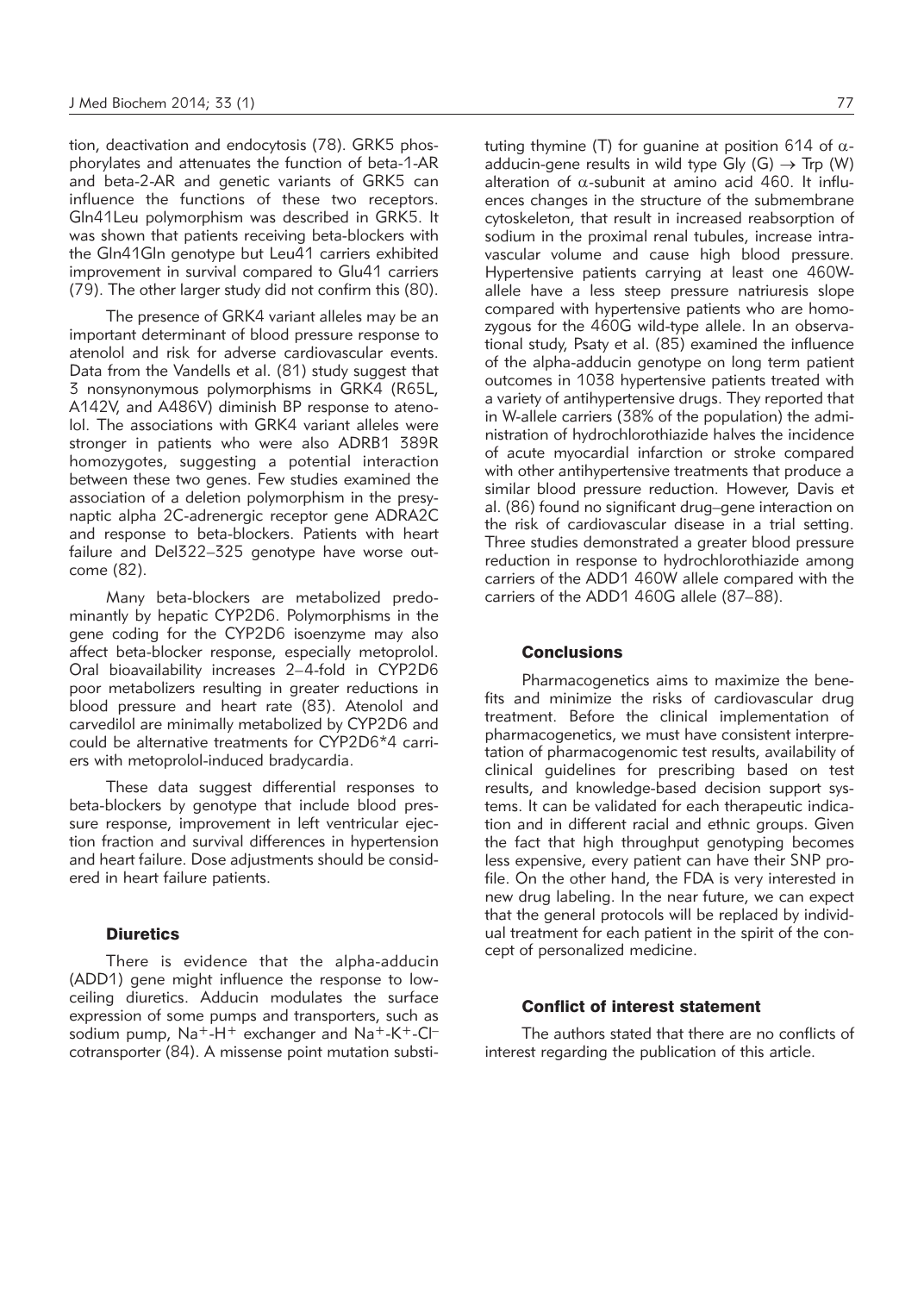### **References**

- 1. Babić N. Clinical pharmacogenomics of personalized medicine. J Med Biochem 2012; 31: 281–6.
- 2. Hua L, Li L, Zhou P, Yang Z. Combining geographic region with meta-analysis to map the potential association between three genetic polymorphism and coronary disease J Med Biochem 2013; 32: 256–74.
- 3. Nestorov J, Matić G, Elaković I, Tanić N. Gene expression studies: How to obtain accurate and reliable data by quantitative real-time RT PCR. J Med Biochem 2013; 32: 325–38.
- 4. Fawzi N, Vasudevan E, Ismail P. et al. Genotyping of GATA4 gene variant (G296S) in Malaysian congenital heart disease subjects by real-time PCR high resolution melting analysis. J Med Biochem 2013; 32: 52–7.
- 5. Shimokawa T, Smith WL. Prostaglandin endoperoxide synthase. The aspirin acetylation region. J Biol Chem 1992; 267: 12387–92.
- 6. Halushka MK, Walker LP, Halushka PV. Genetic variation in cyclooxygenase 1: effects on response to aspirin. Clin Pharmacol Ther 2003; 73: 122–30.
- 7. Takahashi S, Ushida M, Komine R, Shimodaira A, Uchida T, Ishihara H, et al. Platelet responsiveness to in vitro aspirin is independent of COX-1 and COX-2 protein levels and polymorphisms. Thromb Res 2008; 121: 509 –17.
- 8. Cooke GE, Bray PF, Hamlington JD, Pham DM, Goldschmidt-Clemont PJ. Pl A2 polymorphism and efficacy of aspirin. Lancet 1998; 351: 1253.
- 9. Macchi L, Christiaens L, Brabant S, Sorel N, Ragot S, Allal J, et al. Resistance in vitro to low-dose aspirin is associated with platelet PlA1 (GP IIIa) polymorphism but not with C807T (GPIa/IIa) and C-5T Kozak (GP Ibalpha) polymorphisms. J Am Coll Cardiol 2003; 42: 1115–9.
- 10. Walter DH, Schächinger V, Elsner M, Dimmeler S, Zeiher AM. Platelet glycoprotein IIIa polymorphisms and risk of coronary stent thrombosis. Lancet 1997; 350: 1217–9.
- 11. Kastrati A, Koch W, Gawaz M, Mehilli J, Böttiger C, Schömig K, et al. Pla polymorphism of glycoprotein IIIa and risk of adverse events after coronary stent placement. J Am Coll Cardiol 2000; 36: 84–9.
- 12. Giusti B, Gori AM, Marcucci R, Sestini I, Saracini C, Paniccia R, et al. Role of glycoprotein Ia gene polymorphisms in determining platelet function in myocardial infarction patients undergoing percutaneous coronary intervention on dual antiplatelet treatment. Atherosclerosis 2008; 196: 341–8.
- 13. Bierend A, Rau T, Maas R, Schwedhelm E, Böger RH. P2Y12 polymorphisms and antiplatelet effects of aspirin in patients with coronary disease. Br J Clin Pharmacol 2008; 65: 540–7.
- 14. Undas A, Sydor WJ, Brummel K, Musial J, Mann KG, Szczeklik A. Aspirin alters the cardioprotective effects of the factor XIII Val34Leu polymorphism. Circulation 2003; 107: 17–20.
- 15. Snoep JD, Hovens MMC, Eikenboom JCJ, van der Bom JG, Jukema JW, Huisman MV. Clopidogrel nonrespon-

siveness in patients undergoing percutaneous coronary intervention with stenting: a systematic review and metaanalysis. Am Heart J 2007; 154(2): 221–31.

- 16. Farid NA, Kurihara A, Wrighton SA. Metabolism and disposition of the thienopyridine antiplatelet drugs ticlopidine, clopidogrel, and prasugrel in humans. J Clin Pharmacol 2010; 50(2): 126–42.
- 17. Mega JL, Close SL, Wiviott SD, Shen L, Hockett RD, Brandt JT, et al. Cytochrome P450 polymorphisms and response to clopidogrel. N Engl J Med 2009; 360: 354–62.
- 18. Simon T, Verstuyft C, Mary-Krause M, Quteineh L, Drouet E, Méneveau N, et al. Genetic determinants of response to clopidogrel and cardiovascular events. N Engl J Med 2009; 360: 363–75.
- 19. Collet JP, Hulot JS, Pena A, Villard E, Esteve JB, Silvain J, et al. Cytochrome P450 2C19 polymorphism in young patients treated with clopidogrel after myocardial infarction: a cohort study. Lancet 2009; 373: 309–17.
- 20. Sibbing D, Stegherr J, Latz W, Koch W, Mehilli J, Dörrler K, et al. Cytochrome P450 2C19 loss-of-function polymorphism and stent thrombosis following percutaneous coronary intervention. Eur Heart J 2009; 30: 916–22.
- 21. Zabalza M, Subirana I, Sala J, Lluis-Ganella C, Lucas G, Tomás M, et al. Meta-analyses of the association between cytochrome CYP2C19 loss- and gain-of-function polymorphisms and cardiovascular outcomes in patients with coronary artery disease treated with clopidogrel. Heart 2012; 98: 100–8.
- 22. Bouman HJ, Schömig E, van Werkum JW, Velder J, Hackeng CM, Hirschhäuser C, et al. Paraoxonase-1 is a major determinant of clopidogrel efficacy. Nat Med 2011; 17: 110–16.
- 23. Lewis JP, Fisch AS, Ryan K, O'Connell JR, Gibson Q, Mitchell BD, et al. Paraoxonase 1 (PON1) gene variants are not associated with clopidogrel response. Clin Pharmacol Ther 2011; 90: 568–74.
- 24. Trenk D, Hochholzer W, Fromm MF, Zolk O, Valina CM, Stratz C, et al. Paraoxonase-1 Q192R polymorphism and antiplatelet effects of clopidogrel in patients undergoing elective coronary stent placement. Circ Cardiovasc Genet 2011; 4: 429–36.
- 25. Simon T, Steg PG, Becquemont L, Verstuyft C, Kotti S, Schiele F, et al. Effect of paraoxonase-1 polymorphism on clinical outcomes in patients treated with clopidogrel after an acute myocardial infarction. Clin Pharmacol Ther 2011; 90: 561–7.
- 26. Reny JL, Combescure C, Daali Y, Fontana P; PON1 Meta-Analysis Group. Influence of the paraoxonase-1 Q192R genetic variant on clopidogrel responsiveness and recurrent cardiovascular events: a systematic review and meta-analysis. J Thromb Haemost 2012; 10(7): 1242–51.
- 27. Giusti B, Gori AM, Marcucci R, Saracini C, Sestini I, Paniccia R, et al. Cytochrome P450 2C19 loss-of-function polymorphism, but not CYP3A4 IVS10 +12G/A and P2Y12 T744C polymorphisms, is associated with response variability to dual antiplatelet treatment in high-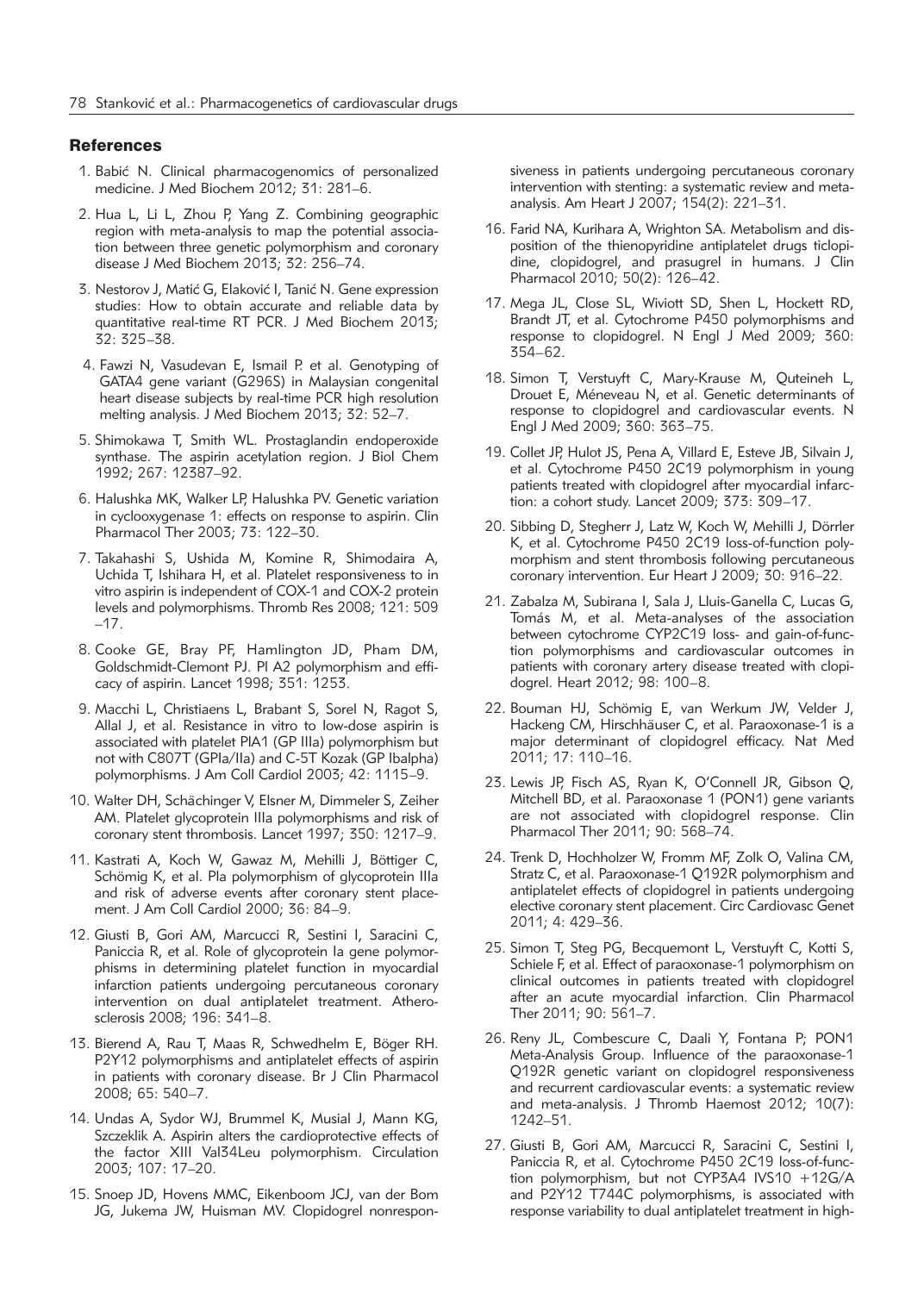risk vascular patients. Pharmacogenet Genomics 2007; 17: 1057–64.

- 28. Taubert D, von Beckerath N, Grimberg G, Lazar A, Jung N, Goeser T, et al. Impact of P-glycoprotein on clopidogrel absorption. Clin Pharmacol Ther 2006; 80(5): 486–501.
- 29. Wallentin L, James S, Storey RF, Armstrong M, Barratt BJ, Horrow J, et al. Effect of CYP2C19 and ABCB1 single nucleotide polymorphisms on outcomes of treatment with ticagrelor versus clopidogrel for acute coronary syndromes: a genetic substudy of the PLATO trial. Lancet 2010; 376: 1320–8.
- 30. Angiolillo DJ, Fernandez-Ortiz A, Bernardo E, Ramírez C, Escaned J, Moreno R, et al. 807 C/T Polymorphism of the glycoprotein Ia gene and pharmacogenetic modulation of platelet response to dual antiplatelet treatment. Blood Coagul Fibrinolysis 2004; 15: 427–33.
- 31. Kastrati A, Schömig A, Seyfarth M, Koch W, Elezi S, Böttiger C, et al. Pla polymorphism of platelet glycoprotein IIIa and risk of restenosis after coronary stent placement. Circulation 1999; 99: 1005–10.
- 32. Michelson AD, Furman MI, Goldschmidt-Clermont P, Mascelli MA, Hendrix C, Coleman L, et al. Platelet GP IIIa Pl(A) polymorphisms display different sensitivities to agonists. Circulation 2000; 101: 1013–18.
- 33. Weber AA, Jacobs C, Meila D, Weber S, Zotz RB, Scharf RE, et al. No evidence for an influence of the human platelet antigen-1 polymorphism on the antiplatelet effects of glycoprotein IIb/IIIa inhibitors. Pharmacogenetics 2002; 12: 581–3.
- 34. Gorchakova O, Koch W, Mehilli J, von Beckerath N, Schwaiger M, Schömig A, et al. PlA polymorphism of the glycoprotein IIIa and efficacy of reperfusion therapy in patients with acute myocardial infarction. Thromb Haemost 2004; 91: 141–5.
- 35. Lindh JD, Holm L, Andersson ML, Rane A. Influence of CYP2C9 genotype on warfarin dose requirements–a systematic review and meta-analysis. Eur J Clin Pharmacol 2009; 65: 365–75.
- 36. Yuan HY, Chen JJ, Lee MT, Wung JC, Chen YF, Charng MJ, et al. A novel functional VKORC1 promoter polymorphism is associated with inter-individual and inter-ethnic differences in warfarin sensitivity. Hum Mol Genet 2005; 14(13): 1745–51.
- 37. Yang L, Ge W, Yu F, Zhu H. Impact of VKORC1 gene polymorphism on interindividual and interethnic warfarin dosage requirement: a systematic review and metaanalysis. Thromb Res 2010; 125(4): e159–66.
- 38. Anderson JL, Horne BD, Stevens SM, Woller SC, Samuelson KM, Mansfield JW, et al. A randomized and clinical effectiveness trial comparing two pharmacogenetic algorithms and standard care for individualizing warfarin dosing (CoumaGen-II). Circulation 2012; 125: 1997–2005.
- 39. Epstein RS, Moyer TP, Aubert RE, O' Kane DJ, Xia F, Verbrugge RR, et al. Warfarin genotyping reduces hospitalization rates: results from the MM-WES (Medco-Mayo Warfarin Effectiveness study). J Am Coll Cardiol 2010; 55: 2804–12.
- 40. Johnson JA, Gong L, Whirl-Carrillo M, Gage BF, Scott SA, Stein CM, et al. Clinical Pharmacogenetics Implementation Consortium. Clinical Pharmacogenetics Implementation Consortium Guidelines for CYP2C9 and VKORC1 genotypes and warfarin dosing. Clin Pharmacol Ther 2011; 90: 625–9.
- 41. Danese E, Montagnana M, Johnson JA, Rettie AE, Zambon CF, Lubitz SA, et al. Impact of the CYP4F2 p.V433M polymorphism on coumarin dose requirement: systematic review and meta-analysis. Clin Pharmacol Ther 2012; 92: 746–56.
- 42. Verschuren JJ, Trompet S, Wessels JA, Guchelaar HJ, de Maat MP, Simoons ML, et al. A systematic review on pharmacogenetics in cardiovascular disease: is it ready for clinical application? Eur Heart J 2011; 33: 165–75.
- 43. Davidson MH, Toth PP. Comparative effects of lipid-lowering therapies. Prog Cardiovasc Dis 2004; 47(2): 73–104.
- 44. Ballantyne CM. Achieving greater reductions in cardiovascular risk: lessons from statin therapy on risk measures and risk reduction. Am Heart J 2004; 148(Suppl. 1): S3–S8.
- 45. Voora D, Ginsburg GS. Clinical application of cardiovascular pharmacogenetics. J Am Coll Cardiol 2012; 60(1):  $9 - 20.$
- 46. Link E, Parish S, Armitage J, Bowman L, Heath S, Matsuda F, et al. SLCO1B1 variants and statin-induced myopathy–a genomewide study. N Engl J Med 2008; 359: 789–99.
- 47. Tirona RG, Leake BF, Merino G, Kim RB. Polymorphisms in OATP-C: identification of multiple allelic variants associated with altered transport activity among Europeanand African-Americans. J Biol Chem 2001; 276: 35669–75.
- 48. Voora D, Shah SH, Spasojevic I, Ali S, Reed CR, Salisbury BA, et al. The SLCO1B1\*5 genetic variant is associated with statin-induced side effects. J Am Coll Cardiol 2009; 54: 1609–16.
- 49. Wang A, Yu BN, Luo CH, Tan ZR, Zhou G, Wang LS, et al. Ile118Val genetic polymorphism of CYP3A4 and its effects on lipid-lowering efficacy of simvastatin in Chinese hyperlipidemic patients. Eur J Clin Pharmacol 2005; 60: 843–8.
- 50. Gao Y, Zhang LR, Fu Q. CYP3A4\*1G polymorphism is associated with lipidlowering efficacy of atorvastatin but not of simvastatin. Eur J Clin Pharmacol 2008; 64: 877–82.
- 51. Fiegenbaum M, da Silveira FR, Van der Sand CR, Van der Sand LC, Ferreira ME, Pires RC, et al. The role of common variants of ABCB1, CYP3A4, and CYP3A5 genes in lipid-lowering efficacy and safety of simvastatin treatment. Clin Pharmacol Ther 2005; 78(5): 551–8.
- 52. Tomlinson B, Hu M, Lee VW, Lui SS, Chu TT, Poon EW, et al. ABCG2 polymorphism is associated with the lowdensity lipoprotein cholesterol response to rosuvastatin. Clin Pharmacol Ther 2010; 87(5): 558–62.
- 53. Iakoubova OA, Sabatine MS, Rowland CM, Tong CH, Catanese JJ, Ranade K, et al. Polymorphism in KIF6 gene and benefit from statins after acute coronary syndromes: results from the PROVE IT-TIMI 22 study. J Am Coll Cardiol 2008; 51: 449–55.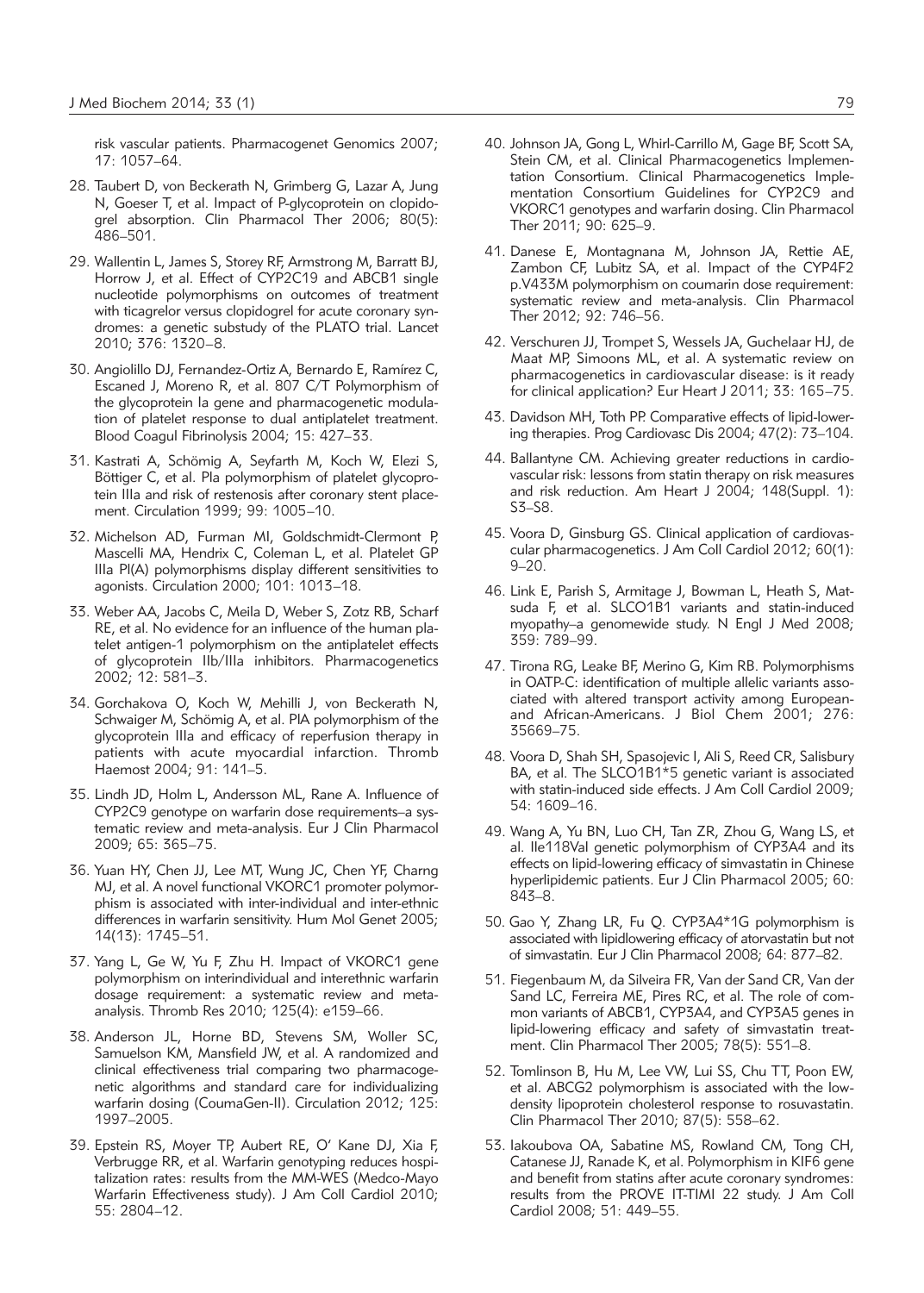- 54. Iakoubova OA, Robertson M, Tong CH, Rowland CM, Catanese JJ, Blauw GJ, et al. KIF6 Trp719Arg polymorphism and the effect of statin therapy in elderly patients: results from the PROSPER study. Eur J Cardiovasc Prev Rehabil 2010; 17: 455–61.
- 55. Assimes TL, Hólm H, Kathiresan S, Reilly MP, Thorleifsson G, Voight BF, et al. Lack of association between the Trp719Arg polymorphism in kinesin-like protein-6 and coronary artery disease in 19 case-control studies. J Am Coll Cardiol 2010; 56(19): 1552–63.
- 56. Barber MJ, Mangravite LM, Hyde CL, Chasman DI, Smith JD, McCarty CA, et al. Genome-wide association of lipid-lowering response to statins in combined study populations. PLoS One 2010; 5: e9763.
- 57. Nieminen T, Kahonen M, Viiri LE, Gronroos P, Lehtimaki T. Pharmacogenetics of apolipoprotein E gene during lipid-lowering therapy: lipid levels and prevention of coronary heart disease. Pharmacogenomics 2008; 9(10): 1475–86.
- 58. Thompson JF, Hyde CL, Wood LS, Paciga SA, Hinds DA, Cox DR, et al. Comprehensive whole-genome and candidate gene analysis for response to statin therapy in the Treating to New Targets (TNT) cohort. Circ Cardiovasc Genet 2009; 2: 173–81.
- 59. Zintzaras E, Kitsios GD, Triposkiadis F, Lau J, Raman G. APOE gene polymorphisms and response to statin therapy. Pharmacogenomics J 2009; 9: 248–57.
- 60. Boekholdt SM, Sacks FM, Jukema JW, Shepherd J, Freeman DJ, McMahon AD, et al. Cholesteryl ester transfer protein TaqIB variant, high-density lipoprotein cholesterol levels, cardiovascular risk, and efficacy of pravastatin treatment: individual patient meta-analysis of 13,677 subjects. Circulation 2005; 111: 278–87.
- 61. Jukema JW, Bruschke AV, van Boven AJ, Reiber JH, Bal ET, Zwinderman AH, et al. Effects of lipid lowering by pravastatin on progression and regression of coronary artery disease in symptomatic men with normal to moderately elevated serum cholesterol levels. The Regression Growth Evaluation Statin Study (REGRESS). Circulation 1995; 91: 2528–40.
- 62. Willer CJ, Sanna S, Jackson AU, Scuteri A, Bonnycastle LL, Clarke R, et al. Newly identified loci that influence lipid concentrations and risk of coronary artery disease. Nat Genet 2008; 40: 161–9.
- 63. Helin K, Stoll M, Meffert S, Stroth U, Unger T. The role of angiotensin receptors in cardiovascular diseases. Ann Med 1997; 29: 23–9.
- 64. Bleumink GS, Schut AF, Sturkenboom MC, van Duijn CM, Deckers JW, Hofman A, et al. Mortality in patients with hypertension on angiotensin-I converting enzyme (ACE)-inhibitor treatment is influenced by the ACE insertion/deletion polymorphism. Pharmacogenet Genomics 2005; 15(2): 75–81.
- 65. Sciarrone MT, Stella P, Barlassina C, Manunta P, Lanzani C, Bianchi G, et al. ACE and alpha-adducin polymorphism as markers of individual response to diuretic therapy. Hypertension 2003; 41(3): 398–403.
- 66. Schunkert H, Hense HW, Gimenez-Roqueplo AP, Stieber J, Keil U, Riegger GA, et al. The angiotensinogen T235

variant and the use of antihypertensive drugs in a population-based cohort. Hypertension 1997; 29(2): 628–33.

- 67. Schelleman H, Klungel OH, Witteman JC, Breteler MM, Yazdanpanah M, Danser AH, et al. Angiotensinogen M235T polymorphism and the risk of myocardial infarction and stroke among hypertensive patients on ACEinhibitors or beta-blockers. Eur J Hum Genet 2007; 15: 478–84.
- 68. Schelleman H, Klungel OH, Witteman JC, Hofman A, van Duijn CM, de Boer A, et al. Pharmacogenetic interactions of three candidate gene polymorphisms with ACE-inhibitors or beta-blockers and the risk of atherosclerosis. Br J Clin Pharmacol 2007; 64: 57–66.
- 69. Benetos A, Topouchian J, Ricard S, Gautier S, Bonnar deaux A, Asmar R, et al. Influence of angiotensin II type 1 receptor polymorphism on aortic stiffness in nevertreated hypertensive patients. Hypertension 1995; 26: 44–7.
- 70. Benetos A, Cambien F, Gautier S, Ricard S, Safar M, Laurent S, et al. Influence of the angiotensin II type 1 receptor gene polymorphism on the effects of perindopril and nitrendipine on arterial stiffness in hypertensive individuals. Hypertension 1996; 28: 1081–4.
- 71. Su X, Lee L, Li X, Lv J, Hu Y, Zhan S, et al. Association between angiotensinogen, angiotensin II receptor genes, and blood pressure response to an angiotensinconverting enzyme inhibitor. Circulation 2007; 115(6): 725–32.
- 72. Schelleman H, Klungel OH, Witteman JC, Breteler MM, Hofman A, van Duijn CM, et al. Interaction between poly morphisms in the renin–angiotensin system and angiotensin-converting enzyme inhibitor or beta-blocker use and the risk of myocardial infarction and stroke. Pharmacogenomics J 2008; 8(6): 400–7.
- 73. Brugts JJ, Isaacs A, Boersma E, van Duijn CM, Uitter linden AG, Remme W, et al. Genetic determinants of treatment benefit of the angiotensin-converting enzymeinhibitor perindopril in patients with stable coronary artery disease. Eur Heart J 2010; 31: 1854–64.
- 74. Liu J, Liu ZQ, Yu BN, Xu FH, Mo W, Zhou G, et al. beta1- Adrenergic receptor polymorphisms influence the response to metoprolol monotherapy in patients with essential hypertension. Clin Pharmacol Ther 2006; 80: 23–32.
- 75. Terra SG, Hamilton KK, Pauly DF, Lee CR, Patterson JH, Adams KF, et al. Beta1-adrenergic receptor polymorphisms and left ventricular remodeling changes in response to beta-blocker therapy. Pharmacogenet Genomics 2005; 15: 227–34.
- 76. Chen L, Meyers D, Javorsky G, Burstow D, Lolekha P, Lucas M, et al. Arg389Gly-beta1-adrenergic receptors determine improvement in left ventricular systolic function in nonischemic cardiomyopathy patients with heart failure after chronic treatment with carvedilol. Pharmacogenet Genomics 2007; 17: 941–9.
- 77. de Groote P, Helbecque N, Lamblin N, Hermant X, Mc FE, Foucher-Hossein C, et al. Association between beta-1 and beta-2 adrenergic receptor gene polymorphisms and the response to beta-blockade in patients with stable congestive heart failure. Pharmacogenet Genomics 2005; 15: 137–42.